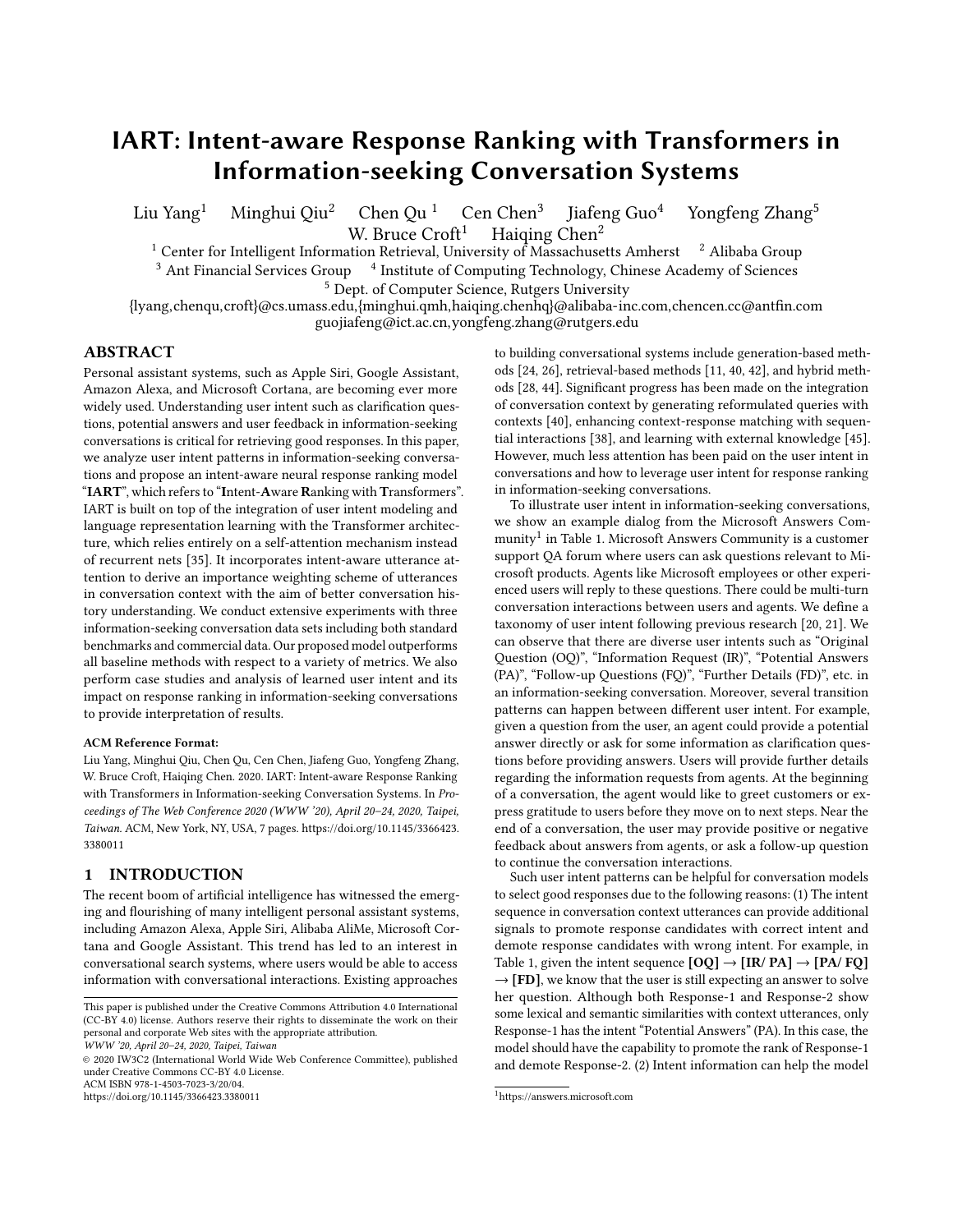<span id="page-1-0"></span>Table 1: An example dialog to illustrate user intent transition patterns from the Microsoft Answers Community. The user intent "OQ", "IR", "PA", "FQ", "FD", "GG" denote "Original Question", "Information Request", "Potential Answer", "Follow-up Question", "Further Details", "Greetings/ Gratitude" respectively. We highlight some lexical match between utterances and response candidates. This table is better readable in color.

| m           | Role  | Utterances                                                                                                   | Intent          |
|-------------|-------|--------------------------------------------------------------------------------------------------------------|-----------------|
| Utterance-1 | User  | Windows downloaded this update "2018-02 Cumulative Update for Windows 10 " But during the restart            | 00 <sub>o</sub> |
|             |       | it says "we couldn't complete the update, undoing changes". So what can I do to stop this? Thanks            |                 |
| Utterance-2 | Agent | Is there any other pending updates? Try Download troubleshooter for Win 10.                                  | IR/PA           |
| Utterance-3 | User  | Yes, pending updates the same one. I already used the built in troubleshooter, it did fix some 3 issues, but | PA/FO           |
|             |       | doing a restart the problem persists. Can I stop updates from installing this particular one? Thanks.        |                 |
| Utterance-4 | User  | Not sure if related but I just saw that Malicious Software Removal of March did not install                  | FD.             |
| Response-1  | Agent | Try run troubleshooter and then restart your PC. If problem persist, open start and search for Feedback      | PA              |
| (Correct)   |       | and open Feedback Hub app and report this issue.                                                             |                 |
| Response-2  | Agent | Glad to know that you fixed the issue, and as I said downloading the "Show or hide updates" troubleshooter   | GG              |
| (Wrong)     |       | and restarting the PC will help you. Thank you for asking questions and providing feedback here!             |                 |

to derive an importance weighting scheme over context utterances with attention mechanisms. In the given example dialog in Table [1,](#page-1-0) the model should learn to assign larger weights to utterances on question descriptions (OQ and FQ) and further details (FD) in order to address the information need of the user.

Most existing neural conversation models do not explicitly model user intent in conversations. More research needs to be done to understand the role of user intent in response retrieval and to develop efective models for intent-aware response ranking in informationseeking conversations, which is exactly the goal of this paper. There is some existing related work from the Dialog System Technology Challenge (formerly the Dialog State Tracking Challenge, DSTC)<sup>[2](#page-1-1)</sup>. Many DSTC tasks focus on goal oriented conversations like restaurant reservation. These tasks are typically tackled with slot flling [\[8,](#page-6-12) [48\]](#page-6-13), which is not applicable to information-seeking conversations because of the diversity of information needs. Recently in DSTC7 of 2018, $3$  an end-to-end response selection challenge has been introduced, which shares similar motivation to our work. However, the evaluation treated response selection as a classifcation task and there was no explicit modeling of user intent.

In this paper, we analyze user intent in information-seeking conversations and propose neural ranking models with the integration of user intent modeling. Diferent user intent types are defned and characterized following previous research [\[20,](#page-6-10) [21\]](#page-6-11). Then we propose an intent-aware neural ranking model for response retrieval, which is built on top of recent breakthroughs in natural language representation learning with Transformers [\[3,](#page-6-14) [35\]](#page-6-0). We refer to the proposed model as " $\mathbf{IART}^{*4},$  $\mathbf{IART}^{*4},$  $\mathbf{IART}^{*4},$  which is " $\mathbf{I}$ ntent- $\mathbf{A}$ ware  $\mathbf{R}$ anking with Transformers". IART incorporates intent-aware utterance attention to derive the importance weighting scheme of utterances in conversation context towards better conversation history understanding. We conduct extensive experiments with three information-seeking conversation data sets: **MSDialog**<sup>[5](#page-1-4)</sup> [\[20\]](#page-6-10), Ubuntu Dialog Corpus (UDC) [\[14\]](#page-6-15), and another commercial customer service data from the AliMe assistant [\[13\]](#page-6-16) in Alibaba group (AliMe). We compare our methods with various neural ranking models and baseline methods on response selection in multi-turn conversations including the

recently proposed Deep Attention Matching Network (DAM) [\[51\]](#page-6-17). The results show our methods outperform all baselines. We also perform visualization and analysis of learned user intent patterns.

Our contributions can be summarized as follows: (1) We analyze user intent in information-seeking conversations for intent-aware response ranking. To the best of our knowledge, our work is the frst to explicitly defne and model user intent for response ranking in information-seeking conversations. (2) We propose an intentaware response ranking model with Transformers to utilize user intent information for response ranking. (3) Experimental results with three diferent conversation data sets show that our methods outperform various baselines. We also perform analysis on learned user intent and ranking examples to provide insights. The code of our model implementation will be released on GitHub<sup>[6](#page-1-5)</sup>.

## 2 RELATED WORK

User Intent in Conversations. Some previous research studied utterance intent modeling in conversation systems [\[2,](#page-6-18) [15,](#page-6-19) [27,](#page-6-20) [31\]](#page-6-21). Stolcke et al. [\[31\]](#page-6-21) performed dialog acts classifcation with a statistical approach on the SwitchBoard corpus, which consists of human-human chit chats conversations. In this paper, we explore how to combine utterance intent modeling with response ranking in conversations, so that the learned user intent of context utterances and response candidates can help the model select better responses in information-seeking conversations.

Conversational Search. Our research is relevant to conversational search [\[23,](#page-6-22) [33,](#page-6-23) [46,](#page-6-24) [49\]](#page-6-25), which has received signifcant attention recently. Radlinski and Craswell described the basic features of conversational search systems [\[23\]](#page-6-22). Zhang et al. [\[49\]](#page-6-25) introduced the System Ask User Respond (SAUR) paradigm for conversational search and recommendation. In addition to conversational search models, researchers have also studied the medium of conversational search [\[30,](#page-6-26) [34\]](#page-6-27). Our research targets at the response ranking of information-seeking conversations, with Transformer based ranking models and the integration of user intent modeling.

Neural Conversational Models. There is growing interest in research about conversation response generation and ranking with

<span id="page-1-2"></span><span id="page-1-1"></span><sup>2</sup><https://www.microsoft.com/en-us/research/event/dialog-state-tracking-challenge/> <sup>3</sup><http://workshop.colips.org/dstc7/>

<span id="page-1-3"></span><sup>4</sup> IART is pronounced as "art".

<span id="page-1-4"></span><sup>5</sup><https://ciir.cs.umass.edu/downloads/msdialog/>

<span id="page-1-5"></span><sup>6</sup><https://github.com/yangliuy/Intent-Aware-Ranking-Transformers>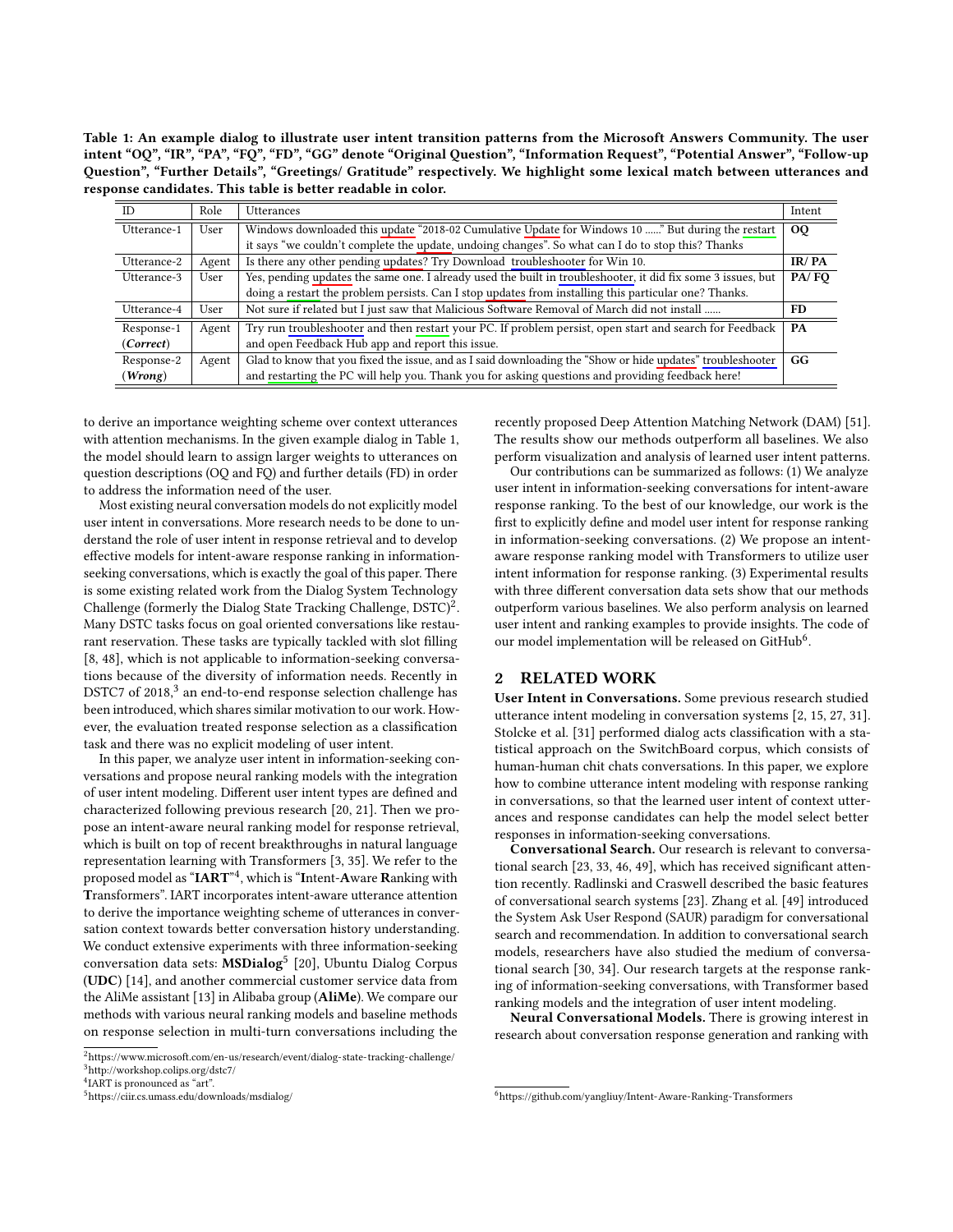deep learning and reinforcement learning [\[5\]](#page-6-28). Existing work includes retrieval-based methods [\[22,](#page-6-29) [32,](#page-6-30) [38,](#page-6-8) [40](#page-6-4)[–42,](#page-6-5) [45,](#page-6-9) [50\]](#page-6-31), generationbased methods [\[4,](#page-6-32) [19,](#page-6-33) [24,](#page-6-1) [26,](#page-6-2) [29,](#page-6-34) [36\]](#page-6-35), and hybrid methods [\[28,](#page-6-6) [44\]](#page-6-7). Our work is a retrieval-based method. Zhou et al. [\[51\]](#page-6-17) investigated matching a response with conversation contexts with dependency information learned by Transformers. Our proposed models are also built with Transformer encoders. The main diference between our work and their research is that we explicitly defne and model user intent in conversations. We show that the intent-aware attention mechanism can help improve response ranking in conversations.

Neural Ranking Models. Recent progress of research on neural approaches to IR has introduced a number of neural ranking models for information retrieval, question answering and conversation response ranking [\[7\]](#page-6-36). These models include representation focused models [\[10\]](#page-6-37) and interaction focused models [\[6,](#page-6-38) [9,](#page-6-39) [18,](#page-6-40) [43,](#page-6-41) [47\]](#page-6-42). The neural ranking models proposed in our research adopt Transformers, which are solely based on attention mechanisms, as the encoder to learn representations.

# 3 OUR APPROACH

## 3.1 Problem Formulation

The research problem of response ranking in information-seeking conversations is defned as follows. We are given an informationseeking conversation data set  $\mathcal{D} = \{(\mathcal{U}_i, \mathcal{R}_i, \mathcal{Y}_i)\}_{i=1}^N$ , where  $\mathcal{U}_i = \{u_i\}_{i=1}^N$ ,  $u_i^1 = u_i^1$  in which  $u_i^i$  is the utterspace in the t th turn  $i=1$ <br>in  $\{u_1^1, u_1^2, \ldots, u_t^{t-1}, u_t^t\}$  in which  $u_i^t$  is the utterance in the t-th turn<br>of the i-th dialog  $\mathcal{R}_t$  and  $\mathcal{Y}_t$  are a set of response candidates  $\int_{0}^{\ln 1} e^{i\omega t} dt$  is the i-th dialog.  $\mathcal{R}_i$  and  $\mathcal{Y}_i$  are a set of response candidates  $\{r_i^1\}$ where  $y_i^k = 1$  denotes  $r_i^k$  is a true response for  $\mathcal{U}_i$ . Otherwise  $\ddot{\phantom{a}}$ 2  $\ldots$ ,  $r_i^k$   $\bigvee_{k=1}^M$  and the corresponding labels  $\{y_i^1\}$  $, y$ 2  $, \ldots, y_i^k\},\$  $\frac{k}{i}$  = 0. For user intent information, there are sequence level user for the context different materials intent and response candidates  $\mathcal{E} = \{ (I_i^u, I_i^r) \}_{i=1}^N$ , where  $I_i^u$  and  $I_i^r$  are user intent labels<br>for context utterances and response candidates for the i-th dialog dates  $\mathcal{E} = \{ (I_i^*, I_i^*) \}_{i=1}^{\infty}$ , where  $I_i^*$  and  $I_i^*$  are user intent labels<br>for context utterances and response candidates for the *i*-th dialog<br>respectively. Our task is to learn a rapking model  $f(.)$  with  $\Omega$  respectively. Our task is to learn a ranking model  $f(\cdot)$  with  $D$  and  $\mathcal{E}$ . For any given  $\mathcal{U}_i$ , the model should be able to generate a ranking<br>list for the candidate responses  $\mathcal{R}$ , with  $f(.)$  Note that in practice  $\mathcal{E}$ list for the candidate responses  $\mathcal{R}_i$  with  $f(\cdot)$ . Note that in practice,  $\mathcal E$ can come from predicted results of user intent classifers to reduce human annotation costs. In our paper,  $\mathcal E$  are predicted results of the user intent classifer [\[21\]](#page-6-11) for MSDialog and Ubuntu Dialog Corpus. For AliMe data,  $\mathcal E$  is the output of the intention classifier which is a probabilistic distribution over 40 intention scenarios [\[13\]](#page-6-16).

## 3.2 Method Overview

In following sections, we describe the proposed method for intentaware response ranking in information-seeking conversations. The model incorporates intent-aware utterance attention to derive the importance weighting scheme of diferent context utterances. Given input context utterances and response candidates, we frst generate representations from two diferent perspectives: user intent representations with a trained neural classifer and semantic information encoding with Transformers. Then self-attention and crossattention matching will be performed over encoded representations from Transformers to extract matching features. These matching features will be weighted by the intent-aware attention mechanism and aggregated into a matching tensor. Finally a two-layer 3D convolutional neural network will distill fnal representations

over the matching tensor and generate the ranking score for the conversation context/ response candidate pair.

## <span id="page-2-4"></span>3.3 User Intent Taxonomy

We use the MSDialog data that consists of technical support dialogs for Microsoft products developed by Qu et al. [\[20\]](#page-6-10). Over <sup>2</sup>, <sup>000</sup> dialogs with <sup>10</sup>, <sup>020</sup> utterances were sampled for user intent annotation on Amazon Mechanical Turk.[7](#page-2-0) A taxonomy of 12 labels presented in Table [2](#page-2-1) were developed to characterize the user intent in information-seeking conversations. The user intent labels include question related labels (e.g., Original Questions, Clarifying Question, etc.), answer related labels (e.g., Potential Answer, Further Details, etc.), feedback related labels (e.g., Positive Feedback, Negative Feedback) and greeting related labels (e.g., Greetings/ Gratitude), which cover most of the user intent types in informationseeking conversations. In addition to MSDialog, we also consider the Ubuntu Dialog Corpus (UDC) [\[14\]](#page-6-15). User intent annotation is also performed for randomly sampled <sup>4</sup>, <sup>063</sup> UDC utterances. More details can be found in Qu et al. [\[20\]](#page-6-10).

Table 2: Descriptions of user intent taxonomy.

<span id="page-2-1"></span>

| Code            | Label                      | Description                                   |
|-----------------|----------------------------|-----------------------------------------------|
| <b>OQ</b>       | Original Question          | The first question that initiates a QA dialog |
| RQ              | <b>Repeat Question</b>     | Questions repeating a previous question       |
| $\overline{CQ}$ | <b>Clarifying Question</b> | Users or agents ask for clarification         |
| FD              | <b>Further Details</b>     | Users or agents provide more details          |
| FQ              | Follow Up Question         | Follow-up questions about relevant issues     |
| <b>IR</b>       | <b>Information Request</b> | Agents ask for information from users         |
| PA              | <b>Potential Answer</b>    | A potential solution to solve the question    |
| PF              | Positive Feedback          | Positive feedback for working solutions       |
| NF              | Negative Feedback          | Negative feedback for useless solutions       |
| GG              | Greetings/Gratitude        | Greet each other or express gratitude         |
| JK              | Junk                       | No useful information in the utterance        |
| $\Omega$        | Others                     | Utterances that cannot be categorized         |
|                 |                            |                                               |

## 3.4 Utterance/ Response Input Representations

Given a response candidate  $r_i^k$  and an utterance  $u_i^t$  in the context  $u_i$  we represent the utterance/ response pair from two different  $u_i$ , we represent the utterance/ response pair from two different<br>perspectives: 1) user intent representation with intent classifiers perspectives: 1) user intent representation with intent classifers (Section [3.4.1\)](#page-2-2); 2) utterance/ response semantic information encoding with Transformers (Section [3.4.2\)](#page-3-0).

<span id="page-2-2"></span>3.4.1 User Intent Representation. To represent user intent, we adopt the best setting of the neural classifers CNN-Context-Rep proposed by Qu et al. [\[21\]](#page-6-11) for user intent classifcation. Specifcally, given sequences of embedding vectors for context utterances and response candidate  $E(u_i^t)$  and  $E(r_i^k)$ , convolutional filters with<br>the shape (f, d) are applied to a window of f, words to produce the shape  $(f, d)$  are applied to a window of f words to produce<br>a new feature  $c$ . This operation is applied to every possible wind a new feature  $c_i$ . This operation is applied to every possible win-<br>dow of words in the utterance  $u^t$  and generates a feature man dow of words in the utterance  $u_i^t$  and generates a feature map<br> $\mathbf{c} = \{c_i, c_i\}$  and Max position is applied to select the most  $c = \{c_1, c_2, \ldots, c_{n-f+1}\}\)$ . Max pooling is applied to select the most<br>salient feature. The model uses multiple filters with varying winsalient feature. The model uses multiple flters with varying window sizes to obtain multiple features in diferent granularity. These features will be concatenated and fattened into an output tensor, which will be projected into a tensor with shape  $(l_t, 1)$  with a fully connected layer  $l_t$  is the number of different user intent labels  $\delta$ connected layer.  $l_t$  is the number of different user intent labels.<sup>[8](#page-2-3)</sup>

<span id="page-2-0"></span> $7$ <https://www.mturk.com/>

<span id="page-2-3"></span> ${}^{8}$ In our experiments for MSDialog and UDC,  $l_t = 12$  as presented in Section [3.3.](#page-2-4)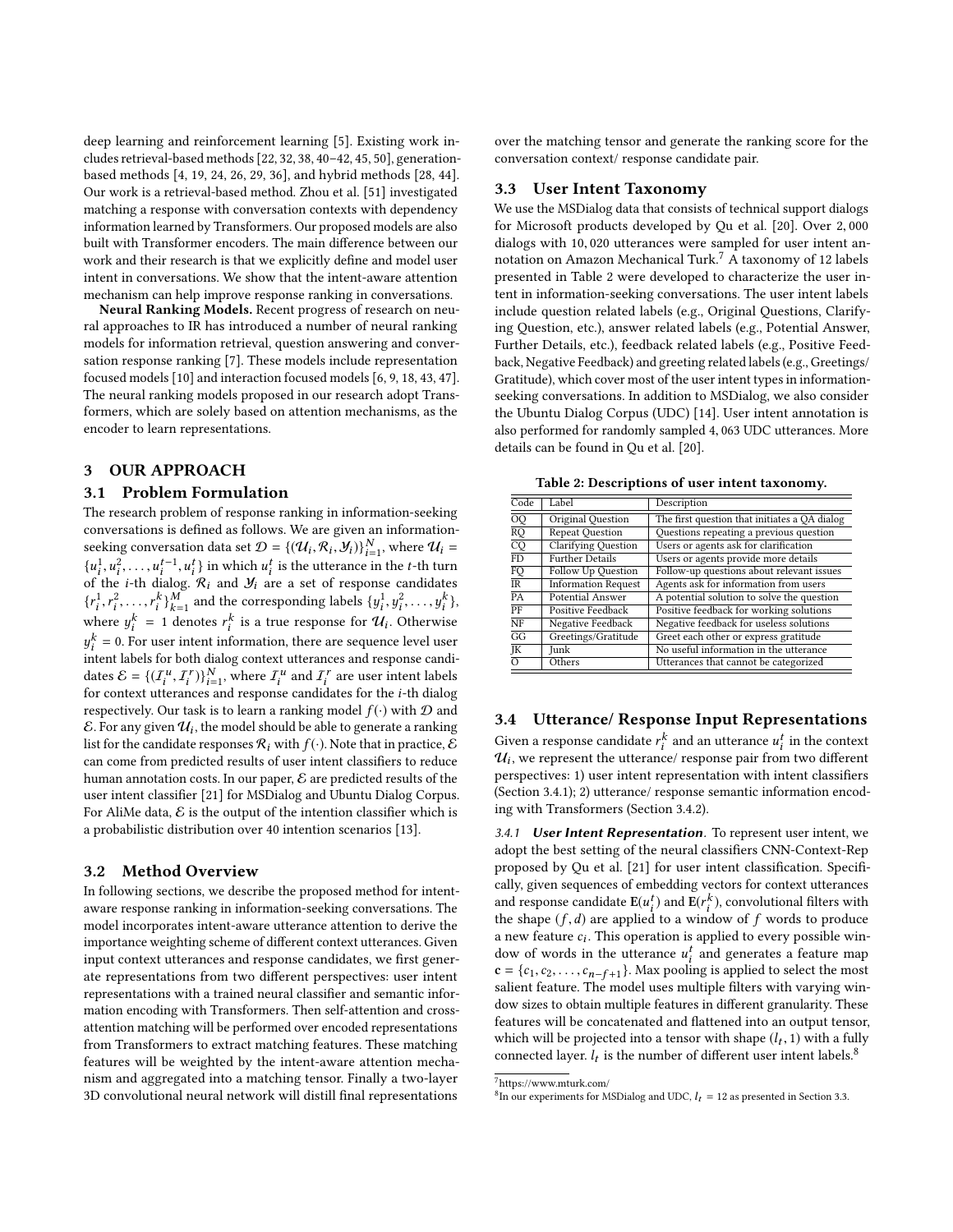

Figure 1: The architecture of the IART model for intent-aware conversation response ranking.

#### <span id="page-3-0"></span>3.4.2 Uterance/ Response Encoding and Matching with Trans-

formers. We adopt the encoder architecture in Transformers [\[35\]](#page-6-0) to encode the semantic dependency information in utterance/ response pairs. Transformers are built with Scaled Dot-Product Attention, which performs transformation from a query and a set of key-value pairs to an output. Following the design of Transformers, we also add a feed-forward network FFN with ReLU activation over the layer normalized [\[1\]](#page-6-43) sum of the output Attention( $Q, K, V$ ) and the query Q. We refer to this module as the TransformerEncoder module, which will be used as a feature extractor for utterances and responses to capture both the dependency information within words in the same sequence and interactions between words in two diferent sequences. We consider both self-attention and crossattention based interaction matching to learn representations for context utterance/ response candidate pairs.

#### 3.5 Intent-aware Attention Mechanism

Given the self-attention/ cross-attention interaction matching matrices for diferent utterances/ response pairs from a dialog, we frst stack them to aggregate them as a 4D matching tensor as follows:

$$
\mathcal{B} = \{ \mathbb{B}_{t, p, q, l} \}_{l \in \times l_u \times l_r \times (2L+2)} \tag{1}
$$

where  $l_c$ ,  $l_u$ ,  $l_r$ ,  $L$  are the number of utterance turns in conversation context, number of words in the context utterance, number of words in the response candidate and number of stacked layers in TransformerEncoder.  $t, p, q, l$  are indexes along these 4 dimensions of the matching tensor.

We propose an intent-aware attention mechanism to weight matching representations of diferent utterance turns in a conversation context, so that the model can learn to attend to diferent utterance turns in context. The motivation is to incorporate a more fexible way to weight and aggregate matching features of diferent turns with intent-aware attention. Specifically, let  $I_u^t \in \mathbb{R}^{l_t \times 1}$ ,  $I_v^k \in \mathbb{R}^{l_t \times 1}$ <br>denote the intent representation vectors defined in Section 3.4.1 denote the intent representation vectors defned in Section [3.4.1](#page-2-2) for context utterances and response candidates, we design three diferent types of intent-aware attention as follows:

Dot Product. We concatenate the two intent representation vectors of the utterance/ response pair, and compute the dot product between the parameter **w** and the concatenated vector:  $\mathcal{A}_t$  = softmax( $\exp(\mathbf{w}^T [\mathbf{I}_u^t, \mathbf{I}_r^k]))$ , where  $\mathbf{w} \in \mathbb{R}^{2l_t \times 1}$  is a model parameter.

**Bilinear**. We compute the bilinear interaction between  $\mathbf{I}_u^t$  and  $\mathbf{I}_r^k$ and then normalize the result:  $\mathcal{A}_t = \text{softmax}(\exp(\mathbf{I}_t^t \mathbf{I} \mathbf{w} \mathbf{I}_t^k))$ , where  $\mathbf{w} \in \mathbb{R}^{l_t \times l_t}$  is the bilinear interaction matrix to be learned.

**Outer Product**. We compute the outer product between  $\mathbf{I}_u^t$  and  $\textbf{I}_r^k$  and then flatten the result matrix to a feature vector. Finally we project this feature vector into an attention score with a fully connected layer and a softmax function:  $\mathcal{A}_t$  = softmax( $\exp(w^T \cdot \mathcal{A}_t)$ flat( $I_u^t \otimes I_r^{k^t}$ ))), where flat and ⊗ denote the flatten layer which<br>transforms a matrix with shane  $(L \times L)$  into a vector with shane transforms a matrix with shape  $(l_t \times l_t)$  into a vector with shape transforms a matrix with shape  $(l_t \times l_t)$  into a vector with shape  $(l_t^2 \times 1)$  and outer product operation.  $\mathbf{w} \in \mathbb{R}^l$ <br>Note that the normalization in the softm  $\int_t^{2\times 1}$  is a model parameter.

Note that the normalization in the softmax function is performed over all utterance turns within a conversation context. Thus the result  $\mathcal{A}_t$  is the attention weight corresponding to the t-th utter-<br>ance turn in a conversation context. We also add masks over the ance turn in a conversation context. We also add masks over the padded utterance turns to avoid introducing noise matching feature representations. With the computed attention weights over context utterance turns, we can scale the 4D matching tensor to generate a weighted matching tensor:

$$
\widehat{\mathcal{B}} = \{ \mathbb{B}_{t, p, q, l} \cdot \mathcal{A}_t \}_{l_c \times l_u \times l_r \times (2L+2)}
$$
\n(2)

Finally IART adopts a two layer 3D convolution neural network  $\text{(CNN)}^9$  $\text{(CNN)}^9$  to extract important matching features from this weighted matching tensor  $\widehat{\mathcal{B}}$ . A 3D CNN requires 5D input and filter tensors, as we can add one more input dimension corresponding to the batched training examples over the 4D weighted matching tensor. We compute the final matching score  $f(\mathcal{U}_i, r_i^k)$  with a MLP over the flattened output of the 3D CNN. For model training, we compute the  $\frac{1}{2}$  factor and  $\frac{1}{2}$  and  $\frac{1}{2}$  and  $\frac{1}{2}$   $\frac{1}{2}$   $\frac{1}{2}$   $\frac{1}{2}$   $\frac{1}{2}$   $\frac{1}{2}$   $\frac{1}{2}$   $\frac{1}{2}$   $\frac{1}{2}$   $\frac{1}{2}$   $\frac{1}{2}$   $\frac{1}{2}$   $\frac{1}{2}$   $\frac{1}{2}$   $\frac{1}{2}$   $\frac{1}{2}$   $\frac{1}{2}$   $\$ cross-entropy loss between the predicted matching scores  $f(\mathcal{U}_i, r_i^k)$ <br>and the ground truth matching labels. The parameters of LAPT are and the ground truth matching labels. The parameters of IART are optimized using back-propagation with Adam algorithm [\[12\]](#page-6-44).

## 4 EXPERIMENTS

#### 4.1 Data Set Description

We evaluated our method with three data sets: Ubuntu Dialog Corpus (UDC), MSDialog, and a commercial data collected from the AliMe assistant at Alibaba group. The statistics of diferent experimental data sets are shown in Table [3.](#page-4-0) The Ubuntu Dialog Corpus (UDC) [\[14\]](#page-6-15) contains multi-turn technical support conversation chat logs on the Ubuntu system. We used the data copy shared by Xu et al.

<span id="page-3-1"></span><sup>9</sup>[https://www.tensorfow.org/api\\_docs/python/tf/nn/conv3d](https://www.tensorflow.org/api_docs/python/tf/nn/conv3d)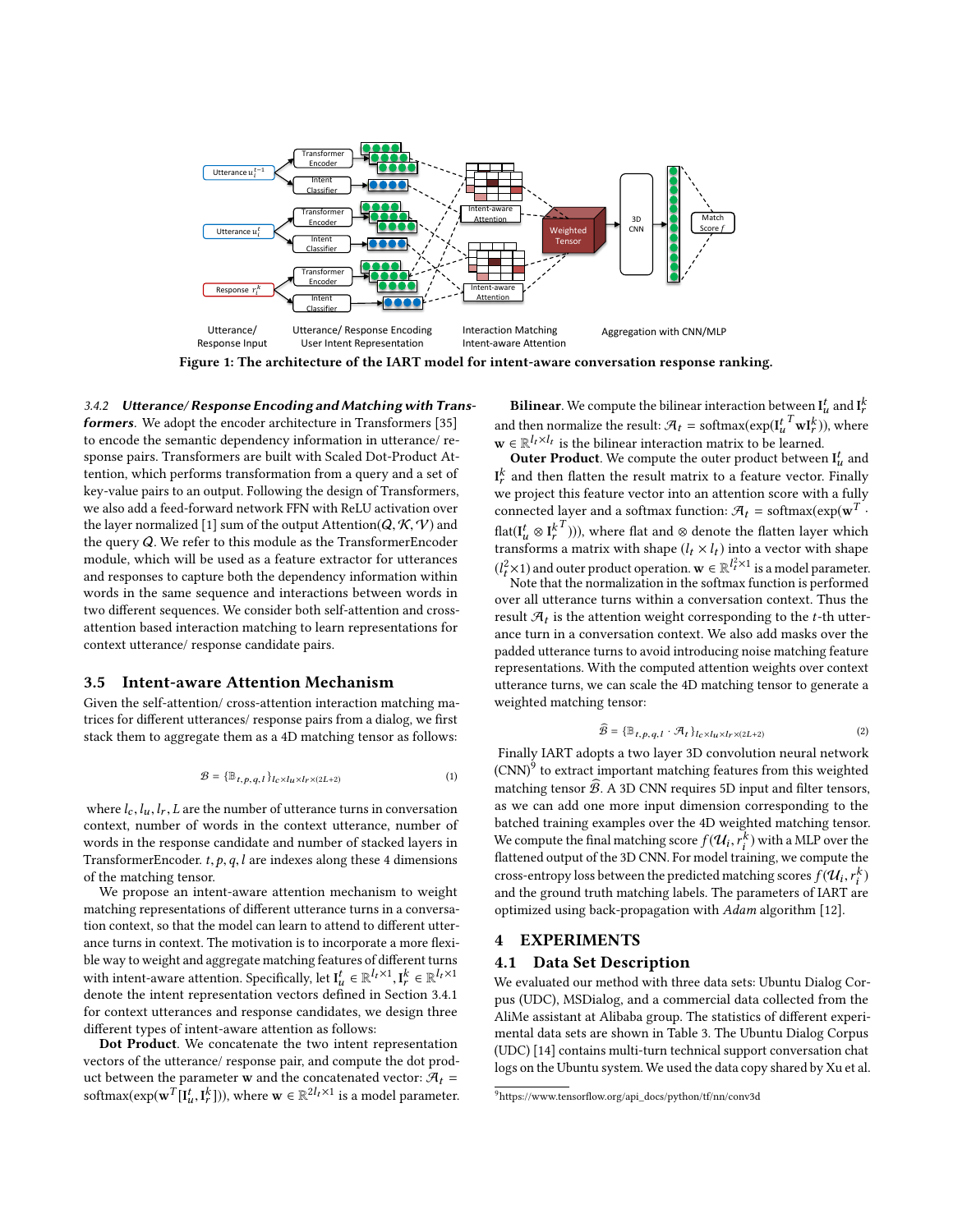<span id="page-4-0"></span>Table 3: The statistics of experimental datasets, where C denotes context and R denotes response. # Cand. per C denotes the number of candidate responses per context. Note that we did not flter any stop words or words with low frequency for computing the average length of contexts or responses.

| Data                  |            | <b>UDC</b> |       |       | MSDialog    |             |                  | AliMe |      |
|-----------------------|------------|------------|-------|-------|-------------|-------------|------------------|-------|------|
| Items                 | Train      | Valid      | Test  |       | Train Valid | Test        | Train Valid Test |       |      |
| $# C-R pairs$         | 1000k 500k |            | 500k  | 173k  | 37k         | 35k         | 51k              | 6k    | 6k   |
| # Cand. per C         | 2          | 10         | 10    | 10    | 10          | 10          | 15               | 15    | 15   |
| # + Cand. per C       |            |            |       |       |             |             | 2.9              | 2.8   | 2.9  |
| Avg $# turns per C$   | 101        | 10.1       | 10.1  | 5.0   | 4.9         | 4.4         | 2.4              | 2.1   | 2.2  |
| Avg $#$ words per $C$ | 116.8      | 116.3      | 116.7 | 451.3 |             | 435.2 375.1 | 38.3             | 35.3  | 34.2 |
| Avg $#$ words per R   | 22.2       | 22.2       | 22.3  | 106.1 | 107.4 105.5 |             | 4.9              | 4.7   | 4.6  |

[\[39\]](#page-6-45). It is also used in several previous related works [\[38,](#page-6-8) [45,](#page-6-9) [51\]](#page-6-17). $^{10}$  $^{10}$  $^{10}$ MSDialog is released from previous related work by Qu et al. [\[20\]](#page-6-10). It contains QA dialogs on various Microsoft products crawled from the Microsoft Answer community. For the AliMe dataset, it contains the chat logs between customers and the AliMe assistant bot at Alibaba. For each query of the dataset, it contains several response candidates from the chatbot engine which are labeled by a business analyst. The details about these data sets are in Yang et al. [\[45\]](#page-6-9). Note that the proposed model is more on response re-ranking instead of response retrieval in one step.

#### 4.2 Experimental Setup

4.2.1 **Baselines**. We consider different baselines as follows  $11$ :

Traditional retrieval models: these methods treat the dialog context as the query to retrieve response candidates for response selection. We consider BM25 [\[25\]](#page-6-46) as the retrieval model. We also consider BM25-PRF [\[45\]](#page-6-9), which matches conversation context with the expanded responses using BM25.

Neural ranking models: we consider several representative neural ranking models: MV-LSTM [\[37\]](#page-6-47), DRMM [\[6\]](#page-6-38) and Duet [\[17\]](#page-6-48). We also consider models based on Deep Matching Networks (DMN) with external knowledge [\[45\]](#page-6-9), which incorporate external knowledge with pseudo-relevance feedback (DMN-PRF) and QA correspondence knowledge distillation (DMN-KD).

Deep Attention Matching Network (DAM) [\[51\]](#page-6-17): DAM is a strong baseline method for response ranking in multi-turn conversations with open source code released $12$  until this paper. DAM also represents and matches a response with its multi-turn context using dependency information learned by Transformers. It does not explicitly model user intent in conversations.

For evaluation metrics, we adopted mean average precision (MAP) and  $R_n@k$  which is the recall at top k ranked responses from n available candidates for a given conversation context following previous related works [\[14,](#page-6-15) [38,](#page-6-8) [45,](#page-6-9) [51\]](#page-6-17).

4.2.2 Parameter Setings and Implementation Details. All models are implemented with TensorFlow<sup>[13](#page-4-4)</sup> and the MatchZoo<sup>[14](#page-4-5)</sup>

<span id="page-4-3"></span> $^{12}{\rm https://github.com/baidu/Dialogue/tree/master/DAM}$  $^{12}{\rm https://github.com/baidu/Dialogue/tree/master/DAM}$  $^{12}{\rm https://github.com/baidu/Dialogue/tree/master/DAM}$ 

<span id="page-4-4"></span><sup>13</sup>[https://www.tensorfow.org/](https://www.tensorflow.org/)

toolkit. Hyper-parameters are tuned with the validation data. For the hyper-parameter settings of IART, we set the size of the convolution and pooling kernels as (3, <sup>3</sup>, <sup>3</sup>). The number of stacked Transformers layers is set as 5 for UDC and 4 for MSDialog. The batch size is 128 for UDC and 32 for MSDialog. All models are trained on a single Nvidia Titan X GPU. Learning rate is initialized as 1e-3 with exponential decay during training process. The decay steps and decay rate are set as <sup>400</sup> and <sup>0</sup>.9. The maximum utterance length is 50 for UDC and 200 for MSDialog. The maximum number of context utterance turns is set as 9 for UDC and 6 for MSDialog. We padded zeros if the number of utterance turns in a context is less than the maximum number of utterance turns. For user intent labels, there are 12 diferent types for UDC/ MSDialog, and 40 different types for AliMe data. For the word embeddings, we trained word embeddings with the Word2Vec tool [\[16\]](#page-6-49) with the CBOW model using our training data following previous work [\[38,](#page-6-8) [51\]](#page-6-17). The max skip length between words and the number of negative examples is set as 10 and 25. The dimension of word embeddings is 200. Word embeddings will be initialized by these pre-trained word vectors and updated during the training process.

## 4.3 Evaluation Results

We present evaluation results over diferent methods in Table [4.](#page-5-0) We summarize our observations as follows: (1) On MSDialog, all three variations of IART with dot, outer product and bilinear based intent-aware attention mechanism show signifcant improvements over all baseline methods, including the recently proposed strong baseline method DAM. On UDC, IART with three diferent intentaware attention mechanisms also show improvements under all metrics except for R10@5. With the comparison between the results of DAM and IART, we can fnd that incorporating user intent modeling and intent-aware attention weighting scheme can help improve the response ranking performance. (2) If we compare three variations of IART, we can fnd that the bilinear based intent-aware attention mechanism works better for MSDialog and outer product based intent-aware attention mechanism works better for UDC. The overall performances of these three model variations are close to each other. Overall our proposed model IART shows larger performance improvements on MSDialog. One possible reason is that the intent classifer on MSDialog is more accurate due to the larger annotated training data of MSDialog for user intent prediction and more formal language used in MSDialog, as shown in evaluation results by Qu et al. [\[21\]](#page-6-11). (3) On AliMe data, all three variations of IART also show comparable or better results than all baseline methods including the strong baseline DAM. These results on real product data further verify the efectiveness of our proposed methods.

## 4.4 Case Study and User Intent Visualization

We perform a case study in Table [5](#page-5-1) on the top ranked responses by diferent methods including the best baseline DAM and our proposed model IART with bilinear based intent-aware attention mechanism. We show the conversation context utterances and top-1 ranked response by each method. In this example, IART produced the correct top ranked response. We visualized the learned user intent representation of context utterances and returned top-1 ranked response by DAM and IART in Figure [2.](#page-5-2) The predicted user intent of conversation utterances is  $[OQ] \rightarrow [IR] \rightarrow [PA] \rightarrow [IR] \rightarrow [FD/$ 

<span id="page-4-1"></span> $^{10}\mathrm{The}$  data can be downloaded from [https://www.dropbox.com/s/2fdn26rj6h9bpvl/](https://www.dropbox.com/s/2fdn26rj6h9bpvl/ubuntu%20data.zip?dl=0) [ubuntu%20data.zip?dl=0](https://www.dropbox.com/s/2fdn26rj6h9bpvl/ubuntu%20data.zip?dl=0)

<span id="page-4-2"></span> $11$ Note that the experimental setup where we compare our method with baselines without user intent modeling is reasonable. User intent modeling should be only added into the treatment instead of baselines for controlled experimental comparison to show the efectiveness of the incorporation of user intent.

<span id="page-4-5"></span><sup>14</sup><https://github.com/NTMC-Community/MatchZoo>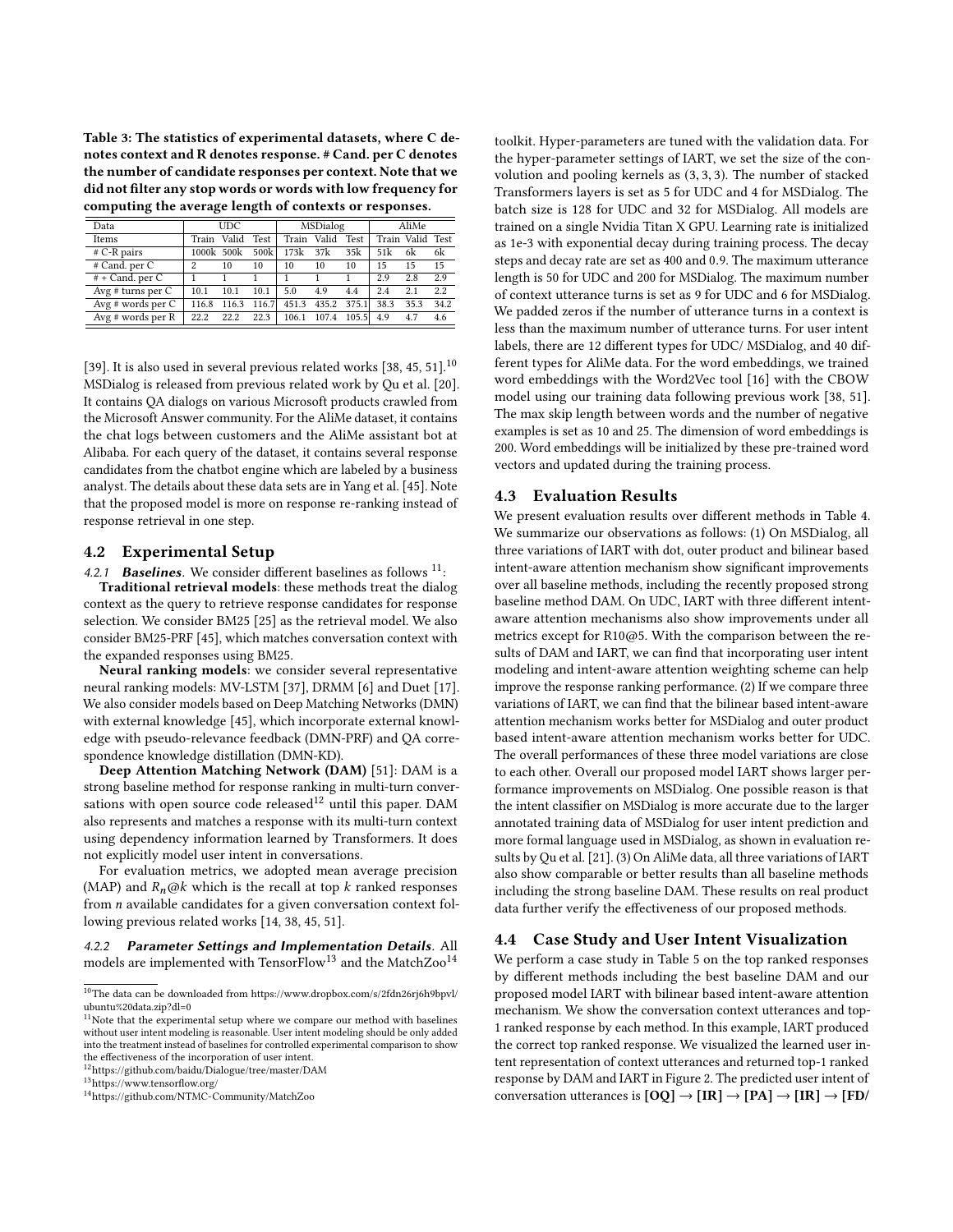<span id="page-5-0"></span>Table 4: Comparison of diferent models over Ubuntu Dialog Corpus (UDC), MSDialog, and AliMe data sets. Numbers in bold font mean the result is better compared with the best baseline DAM. † and ‡ means statistically significant difference over the best baseline DAM with  $p < 0.1$  and  $p < 0.05$  measured by the Student's paired t-test respectively.

| Data                     | <b>UDC</b>          |                        |        |                        | <b>MSDialog</b>     |                        |                     |                        | AliMe                 |                     |                       |                       |
|--------------------------|---------------------|------------------------|--------|------------------------|---------------------|------------------------|---------------------|------------------------|-----------------------|---------------------|-----------------------|-----------------------|
| Methods                  | R10@1               | R10@2                  | R10@5  | <b>MAP</b>             | R10@1               | R10@2                  | R10@5               | MAP                    | R10@1                 | R <sub>10</sub> @2  | R10@5                 | MAP                   |
| BM25 [25]                | 0.5138              | 0.6439                 | 0.8206 | 0.6504                 | 0.2626              | 0.3933                 | 0.6329              | 0.4387                 | 0.2371                | 0.4204              | 0.6407                | 0.6392                |
| BM25-PRF [45]            | 0.5289              | 0.6554                 | 0.8292 | 0.6620                 | 0.2652              | 0.3970                 | 0.6423              | 0.4419                 | 0.2454                | 0.4209              | 0.6510                | 0.6412                |
| MV-LSTM [37]             | 0.4973              | 0.6733                 | 0.8936 | 0.6611                 | 0.2768              | 0.5000                 | 0.8516              | 0.5059                 | 0.2480                | 0.4105              | 0.7017                | 0.7734                |
| DRMM [6]                 | 0.5287              | 0.6773                 | 0.8776 | 0.6749                 | 0.3507              | 0.5854                 | 0.9003              | 0.5704                 | 0.2212                | 0.3616              | 0.6575                | 0.7165                |
| Duet [17]                | 0.4756              | 0.5592                 | 0.8272 | 0.5692                 | 0.2934              | 0.5046                 | 0.8481              | 0.5158                 | 0.2433                | 0.4088              | 0.6870                | 0.7651                |
| $DMN-KD$ [45]            | 0.6443              | 0.7841                 | 0.9351 | 0.7655                 | 0.4908              | 0.7089                 | 0.9304              | 0.6728                 | 0.3596                | 0.5122              | 0.7631                | 0.8323                |
| DMN-PRF [45]             | 0.6552              | 0.7893                 | 0.9343 | 0.7719                 | 0.5021              | 0.7122                 | 0.9356              | 0.6792                 | 0.3601                | 0.5323              | 0.7701                | 0.8435                |
| DAM [51]                 | 0.7686              | 0.8739                 | 0.9697 | 0.8527                 | 0.7012              | 0.8527                 | 0.9715              | 0.8150                 | 0.3819                | 0.5567              | 0.7717                | 0.8452                |
| <b>IARTDot</b>           | 0.7703              | 0.8746                 | 0.9688 | 0.8535                 | $0.7234^{\ddagger}$ | $0.8650^{\ddagger}$    | $0.9772^+$          | $0.8300*$              | 0.3821                | 0.5547              | $0.7802^{\dagger}$    | 0.8454                |
| <b>IART</b> Outerproduct | $0.7717^*$          | $0.8766^{\frac{1}{3}}$ | 0.9691 | $0.8548^{\frac{1}{4}}$ | $0.7212^{\ddagger}$ | $0.8664^{\frac{1}{3}}$ | 0.9749              | $0.8289^{T}$           | $0.3901^{\ddagger}$   | $0.5649^{\ddagger}$ | $0.7812$ <sup>T</sup> | $0.8493$ <sup>T</sup> |
| <b>IARTBilinear</b>      | $0.7713^{\ddagger}$ | 0.8747                 | 0.9688 | $0.8542^{\dagger}$     | $0.7317^{\ddagger}$ | $0.8752^{\ddagger}$    | $0.9792^{\ddagger}$ | $0.8364^{\frac{1}{7}}$ | $0.3892$ <sup>T</sup> | $0.5592^{\dagger}$  | 0.7801                | 0.8471                |

<span id="page-5-1"></span>Table 5: A case study and examples of Top-1 ranked responses by different methods.  $y_i^k$  means the label of a response candidate.

| Context             |              | [User] Hi, I have the new Outlook which updated a few days ago. I cannot find how to add senders to my blocked senders list    |  |  |  |  |  |  |  |
|---------------------|--------------|--------------------------------------------------------------------------------------------------------------------------------|--|--|--|--|--|--|--|
|                     |              | manually. How do I do this on the new Outlook? Thanks<br>[Agent] Hi, There are different ways to block senders on Outlook      |  |  |  |  |  |  |  |
|                     |              | depending on the version of Outlook that you are using. May we know what version of Outlook are you using?<br>$[User]$ Hi, I'm |  |  |  |  |  |  |  |
|                     |              | [Agent] Desktop Website beta version? Are you referring to the Outlook Web<br>using the desktop website beta version. Thanks.  |  |  |  |  |  |  |  |
|                     |              | [User] I go to Outlook.com and sign in on there.<br>App or the Windows mail?                                                   |  |  |  |  |  |  |  |
| Context Intent      |              | $[OQ] \rightarrow [IR] \rightarrow [PA] \rightarrow [IR] \rightarrow [FD/OQ]$                                                  |  |  |  |  |  |  |  |
| Method              | $y_i^k$      | Top-1 Ranked Response                                                                                                          |  |  |  |  |  |  |  |
| <b>DAM</b>          | $\mathbf{0}$ | Thanks for the reply. Some email domain needs to be manually added to Outlook. However, it's good to know that the issue is    |  |  |  |  |  |  |  |
|                     |              | resolved from your end. Should you need further assistance in the future, please do let us know. [PF]                          |  |  |  |  |  |  |  |
| <b>IARTBilinear</b> |              | In Outlook Web App  to manually block an email address, follow these steps:  Let us know how things go. [PA]                   |  |  |  |  |  |  |  |

OQ]. The agent performed "Information Request (IR)" to confrm whether it is the Outlook Web app or the Windows desktop app. The user confrmed "Further Details (FD)" that the problem was related to the Outlook Web app (Outlook.com). Given such a user intent pattern in the conversation context, a reasonable response can be with intent "Potential Answers (PA)" on providing potential solutions to the user's question, which is captured by IART due to the integration of user intent modeling. The DAM model, without user intent modeling, failed in such cases and selected a response candidate with "Positive Feedback (PF)" intent. The response returned by DAM assumed that "the issue is resolved", but actually the user was expecting an answer to her unsolved technical problem. This gives an example and interpretation of why user intent modeling can be helpful for response ranking in conversations.

## 5 CONCLUSIONS

In this paper, we analyze user intent in information-seeking conversations and propose an intent-aware neural ranking model with Transformers. We frst defne and characterize diferent user intent types, and then propose an intent-aware neural ranking model for response retrieval which incorporates intent-aware utterance attention to derive the importance weighting scheme of diferent utterances to improve conversation history understanding. Our proposed methods outperform all baseline methods on three diferent data sets including both standard benchmarks and commercial data. We also perform case studies and analysis of the learned user intent with their impact on response ranking in information-seeking canduate with Positive Feedback (PF)<sup>7</sup> intent. The response re-<br>
turned by DAM assumed that "the issue is resolved", but actually<br>
the user was expecting an answer to her unsolved technical prob-<br>
from the site and inter

<span id="page-5-2"></span>

Figure 2: Visualization of learned user intent representation of context utterances and returned top-1 ranked response by DAM and IART from the case study in Table [5.](#page-5-1) U-0 to U-4 denotes the 0-th turn to the 4-th utterance turn in the context. R-DAM and R-IART denotes the top-1 ranked response returned by DAM and IART respectively. Darker spots mean higher predicted probabilities.

## ACKNOWLEDGMENTS

This work was supported in part by the Center for Intelligent Information Retrieval, in part by NSF IIS-1715095, and in part by China Postdoctoral Science Foundation (No. 2019M652038). Any opinions, fndings and conclusions or recommendations expressed in this material are those of the authors and do not necessarily refect those of the sponsor.